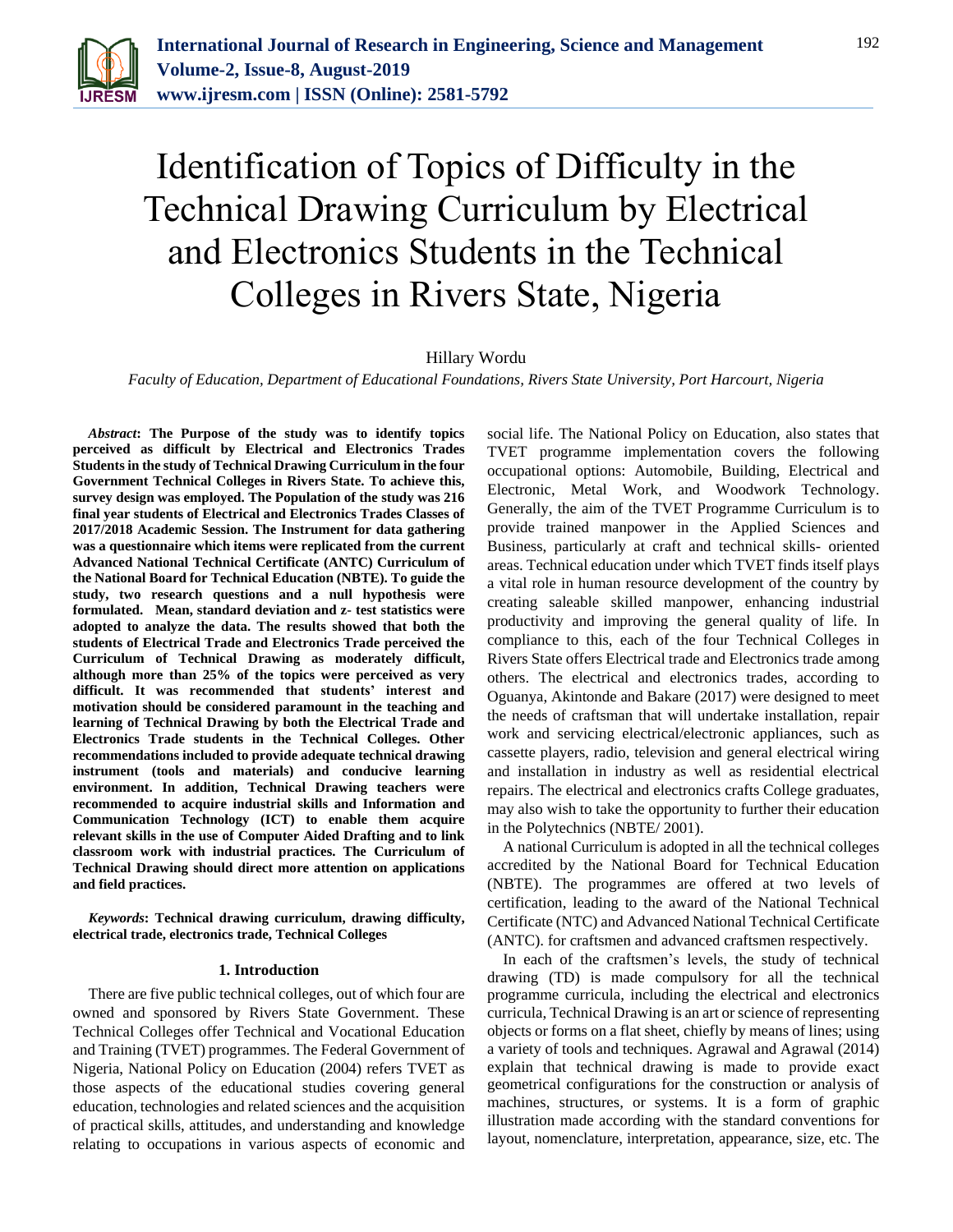

knowledge, skills and habits acquired in Technical Drawing practice enable the young engineer, technologist or craftsmen to:

Create ideal sketches, calculate stresses, analyze motions, size the parts, specify materials and production methods, make design layout and supervise the preparation of drawings and specifications that will control the numerous details of production, assembly and maintenance of product (Giesecke, Mitchell, Hill & Dygdon, 2002).

Beside the direct values to be acquired from a serious study of Technical Drawing, there are a number of very important training values which according to Giesecke, et al 2002) are regarded as byproducts. These are neatness, speed, and accuracy, which are considered basic habits that every successful technologist and scientist must acquire. Electrical and Electronic graduates of Technical Colleges need these knowledge, skills and habits. Such graduate needs to work on building, machines and other installations. If the graduate must succeed in his/her chosen careers, he/ she should be able to draw and interpret exploded and assembly diagrams found in sales manuals, read precision measuring tools, add dimensions. With all these expositions, the question now is how good the students in electrical and electronics trades are in technical drawing in the Technical Colleges in Rivers State.

To answer the above question, a pilot study of performance of final year students in ANTC Technical Drawing in the two Government Technical College in 2015/2016 academic year was carried out by the researcher. The survey found out that the results of the Electrical and Electronic students in technical drawing NABTEB examination were not only poor but lagging behind those of the Mechanical Trades and Building trades. A review of related literature on past studies on the phenomenon as it affect Technical Drawing also showed dearth of empirical reports and data, in particular with respect to the situation in Technical Colleges in Rivers State and Nigeria at large. And where they exist, they are in other subjects as shown in (Elom, 2014; Fabiyi, 2017; Olubukola, 2015 & Jack, Danjuma & Abdul-Kabir, 2017). This observation calls for an urgent need for this research.

### **2. Purpose of the study**

The main purpose of the study was to identify the areas of difficulty in the learning of technical drawing as perceived by Electrical and Electronic trades' students in Technical Colleges. To achieve this purpose, the following objectives have been stated;

- 1. To identify the levels of difficulty in the topics of Technical Drawing as perceived by Electrical Trade students in the Government Technical Colleges in Rivers State.
- 2. To identify the levels of difficulty in the topics of Technical Drawing as perceived by Electronics Trade students in the Government Technical Colleges in Rivers State.

### **3. Research questions**

The following research questions were raised to guide the investigation

- What are the levels of difficulty identified in the topics of Technical Drawing as perceived by Electrical Trade students in the Government Technical Colleges in Rivers State?
- What are the levels of difficulty identified in the topics of Technical Drawing as perceived by Electronics Trade students in the Government Technical Colleges in Rivers State?

### **4. Hypothesis**

The following null hypothesis has been formulated for testing at 0.05 level of significance:

H O. There is no significant difference in the mean responses of students of Electrical Trade and Electronics Trade regarding their perceived levels of difficulty in the topics of technical drawing in the Government Technical Colleges in Rivers State.

### **5. Methodology**

The design adopted for the study was descriptive survey research. The 261 final year students of the Electrical Trade and Electronics Trade of the four Government Technical Colleges of the 2017/2018 academic session constituted the population of the study. It was a census study since the entire population which was manageable was used. The Government Technical Colleges are located at Ahoada, Ele-Ogu, Port Harcourt and Tombia.

The instruments used for data gathering were observation and questionnaire. The questionnaire was a four-point rating scale of Likert format of Very Difficult (VD) 4-Points, Moderately Difficult (MD) 3-Points, Less Difficult (LD) 2- Points and Not Difficult (ND) 1-point, was used to rate each item. The items were derived from the Advanced National Technical Certificate (ANTC) Curriculum. The questionnaire also included unstructured format to enable the respondents make additional comments on the availability of drawing tools, materials and environment friendly. Information collected on this section enable the researcher makes appropriate suggestions. The questionnaire was validated by experts in teaching Technical Drawing at Rivers State University. The reliability of the questionnaire was determined through a pilot survey which data (i.e. number of items on the questionnaire, standard derivation and mean of the distribution) were subjected to Kuder Richardson's formula 21, to have a reliability estimate of 0.813.

The copies of the questionnaire were administered and retrieved by the researcher with the assistance of the Head of Department of the affected classes were analyzed using mean, standard deviation and z-test statistics at 0.05 level of significance. The acceptance or rejection of the null hypothesis depended on the z-calculated value and the z-critical value of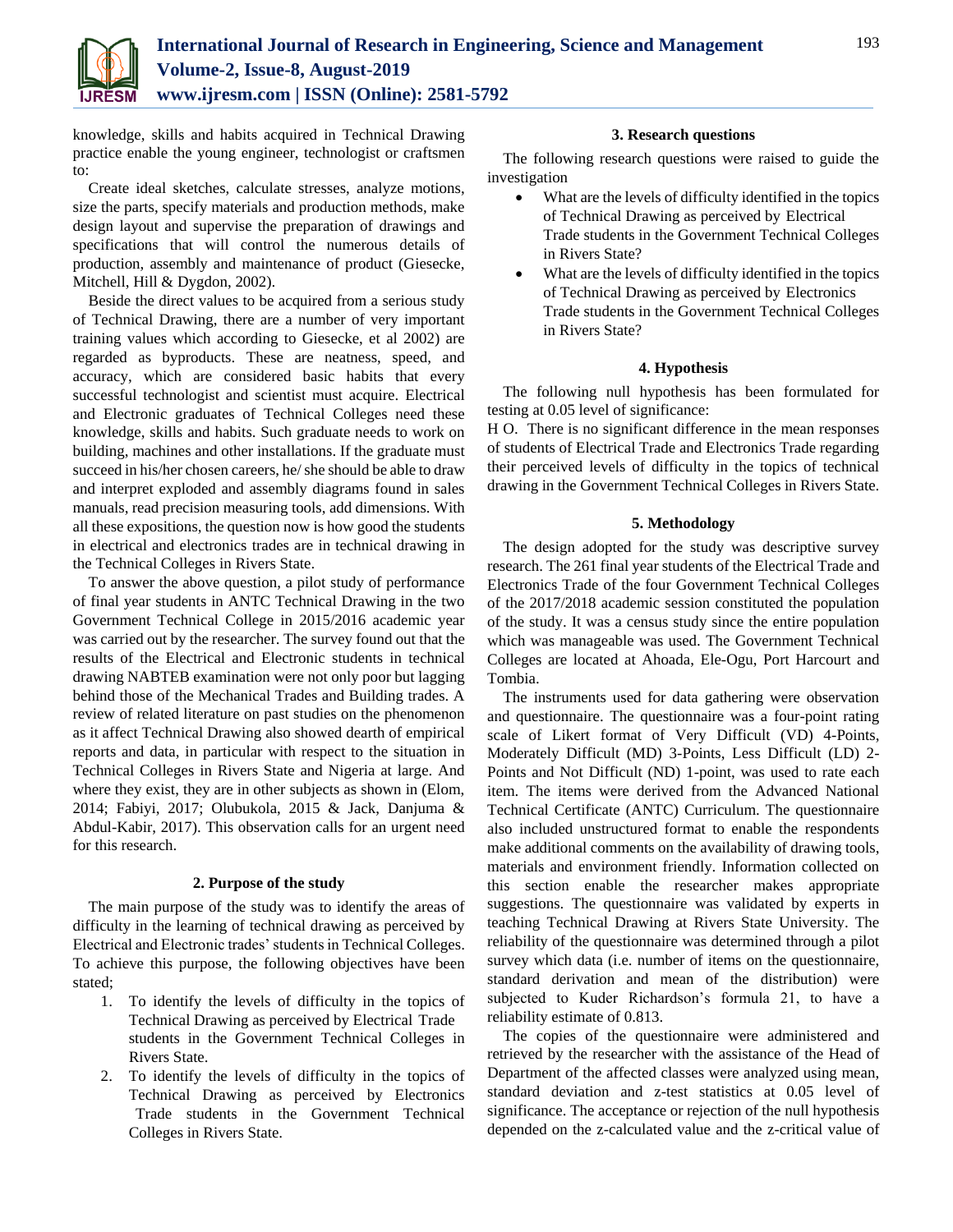

## **International Journal of Research in Engineering, Science and Management Volume-2, Issue-8, August-2019 www.ijresm.com | ISSN (Online): 2581-5792**

Table 1

Mean response showing the levels of difficulty in the topics of technical drawing as perceived by Electrical Trade students in the Government Technical Colleges

| S. No.           | <b>Topic</b>                                | N   | $\overline{X}$ | <b>SD</b> | <b>Remark</b> |
|------------------|---------------------------------------------|-----|----------------|-----------|---------------|
| 1.               | Drawing Definitions, Identification/ Use of | 164 | 2.34           | 1.16      | LD            |
|                  | Material Tools.                             |     |                |           |               |
| 2.               | <b>Board Practice</b>                       | 164 | 2.76           | 1.01      | MD            |
| 3.               | <b>Safe Working Habits</b>                  | 164 | 2.21           | 1.08      | LD            |
| $\overline{4}$ . | Lines and Line Work                         | 164 | 2.99           | 1.16      | MD            |
| 5.               | Angles                                      | 164 | 1.87           | 0.98      | LD            |
| 6.               | Triangles                                   | 164 | 2.21           | 1.16      | LD            |
| 7.               | Circles and Triangles                       | 164 | 2.19           | 1.07      | MD            |
| 8.               | <b>Ouadrilaterals</b>                       | 164 | 2.74           | 1.02      | MD            |
| 9.               | Polygons                                    | 164 | 2.89           | 1.01      | MD            |
| 10.              | <b>Scales</b>                               | 164 | 2.79           | 1.10      | MD            |
| 11.              | Enlargement and Reduction of plain figure   | 164 | 3.41           | 0.77      | MD            |
| 12.              | Equal areas of Similar Figures              |     | 3.66           | 0.47      | <b>VD</b>     |
| 13.              | <b>Tangents and Tangency</b>                | 164 | 2.97           | 1.02      | MD            |
| 14.              | <b>Special Curves</b>                       | 164 | 3.80           | 0.54      | VD            |
| 15.              | True Lengths and Surface Development        | 164 | 3.66           | 0.51      | VD            |
| 16.              | Dimensioning Techniques                     | 164 | 2.24           | 1.15      | LD            |
| 17.              | <b>Isometric Drawing</b>                    | 164 | 3.44           | 0.83      | MD            |
| 18.              | <b>Oblique Drawing</b>                      | 164 | 3.00           | 1.01      | MD            |
| 19.              | <b>Introduction to Computer Graphics</b>    | 164 | 3.67           | 0.74      | VD            |
|                  | <b>Grand Mean</b>                           |     | 2.92           | 0.94      | MD            |

#### Table 2

Mean response showing the levels of difficulty in the topics of Technical Drawing as perceived by Electronics Trade students in Government Technical Colleges in Rivers State

| S. No.           | <b>Topics</b>                                               | N  | $\overline{\bm{X}}$ | <b>SD</b> | <b>Remark</b> |  |
|------------------|-------------------------------------------------------------|----|---------------------|-----------|---------------|--|
| 1.               | Drawing Definitions, Identification/ Use of Material Tools. | 97 | 2.27                | 1.17      | LD            |  |
| 2.               | <b>Board Practice</b>                                       | 97 | 3.02                | 1.02      | MD            |  |
| 3.               | Safe Working Habits                                         | 97 | 2.64                | 1.14      | MD            |  |
| $\overline{4}$ . | Lines and Line Work                                         | 97 | 3.08                | 1.16      | MD            |  |
| 5.               | Angles                                                      | 97 | 1.70                | 0.91      | LD            |  |
| 6.               | Triangles                                                   | 97 | 2.09                | 1. 23     | LD            |  |
| 7.               | Circles and Triangles                                       | 97 | 3.27                | 1.05      | MD            |  |
| 8.               | <b>Ouadrilaterals</b>                                       | 97 | 3.04                | 0.88      | MD            |  |
| 9.               | Polygons                                                    | 97 | 3.81                | 0.46      | VD.           |  |
| 10.              | <b>Scales</b>                                               | 97 | 3.35                | 0.79      | MD            |  |
| 11.              | Enlargement and Reduction of plain figure                   | 97 | 3.30                | 0.75      | MD            |  |
| 12.              | <b>Equal areas of Similar Figures</b>                       | 97 | 3.84                | 0.37      | <b>VD</b>     |  |
| 13.              | <b>Tangents and Tangency</b>                                | 97 | 3.67                | 0.59      | VD.           |  |
| 14.              | <b>Special Curves</b>                                       | 97 | 3.84                | 0.51      | <b>VD</b>     |  |
| 15.              | True Lengths and Surface Development                        | 97 | 3.92                | 0.28      | <b>VD</b>     |  |
| 16.              | Dimensioning Techniques                                     | 97 | 3.94                | 0.24      | MD            |  |
| 17.              | <b>Isometric Drawing</b>                                    | 97 | 3.54                | 0.80      | VD.           |  |
| 18.              | <b>Oblique Drawing</b>                                      | 97 | 3.69                | 0.58      | <b>VD</b>     |  |
| 19.              | <b>Introduction to Computer Graphics</b>                    | 97 | 2. 41               | 2.41      | MD            |  |
|                  | <b>Grand Mean</b>                                           |    | 3.18                | 0.81      | MD            |  |

1.96. If the z- calculated value was greater than the z-critical value, the hypothesis was rejected. Otherwise, the alternative hypothesis was upheld.

### **6. Research questions**

1. What are the levels of difficulty identified in the topics of technical drawing as perceived by Electrical Trade students in the Government Technical Colleges in Rivers State?

Table 1 shows a grand mean of 2.92 on the level of difficulty in the topics of technical drawing as perceived by Electrical Trade students in the Government Technical Colleges in Rivers State. The criterion mean level of difficulty as perceived by the students was 2.50. The result showed that Grand mean (2.92) was above the criterion mean (2.50), and the Grand mean value of 2.92 falls within the range of moderately difficult. Therefore, the result showed that Electrical Trade Students perceived the topics of Technical Drawing as moderately difficult. *Research Question 2*

What are the levels of difficulty in the topics of Technical Drawing as perceived by Electronics Trade students in the Government Technical Colleges in Rivers State?

Table 2 above shows that the Electronics Trade students perceived the topics of Technical Drawing as moderately difficult with a grand mean value of 3.18 which was above the criterion mean value of 2.50.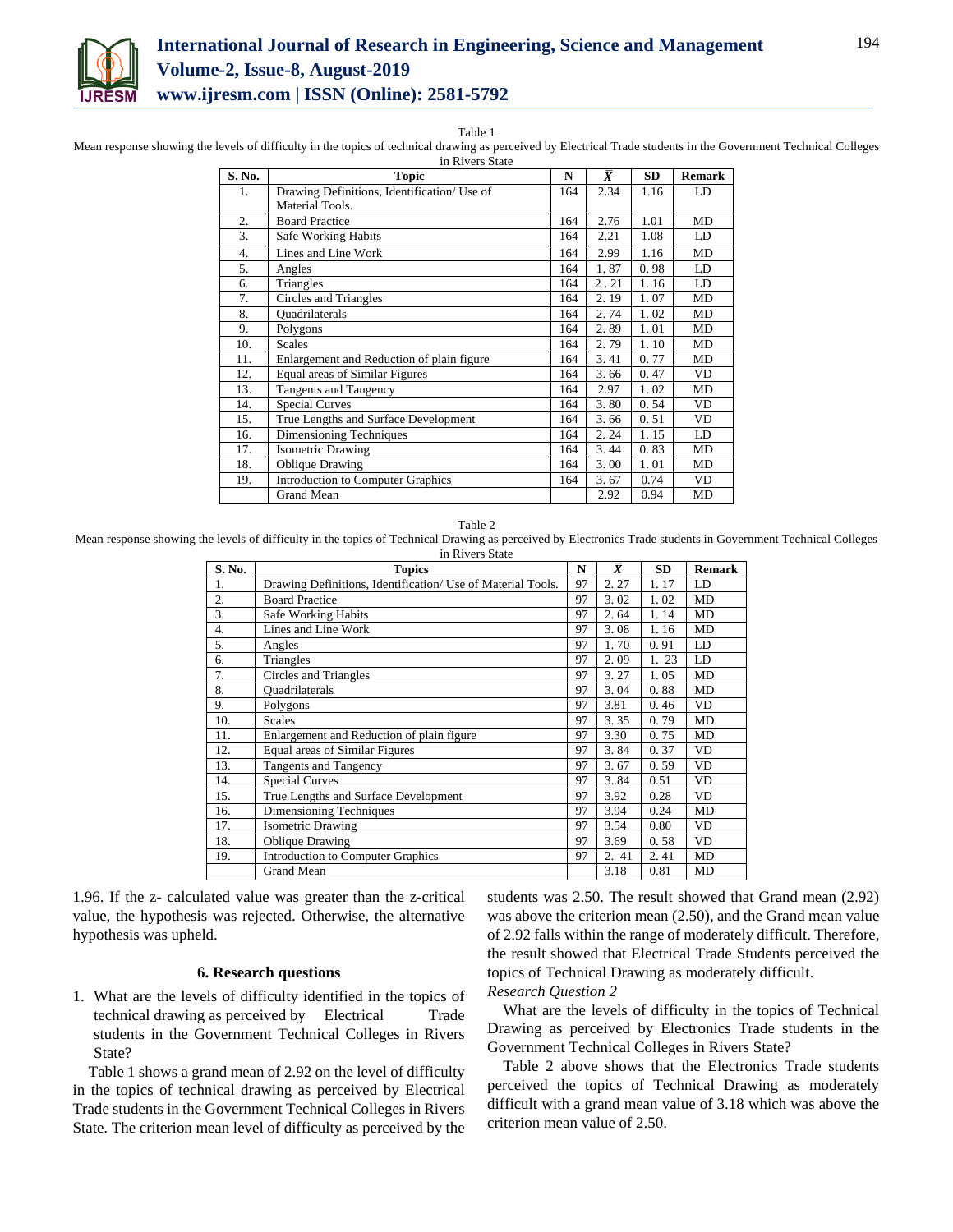

Table 3

Z- test of difference between mean response of Electrical Trade students and Electronics Trade students regarding their perceived levels of difficulty in the topics of Technical Drawing in the Government Technical Colleges in Rivers State

| S. No. | Trade                      | No. of Respondents | $\overline{r}$<br>∡ | $_{\rm cn}$<br>עפ | df  | z-calc        | $\sim$<br>Z-crit | Decision              |
|--------|----------------------------|--------------------|---------------------|-------------------|-----|---------------|------------------|-----------------------|
|        | Electrical                 | 164                | 2.92                | 0.93              |     |               |                  | Reject H <sub>0</sub> |
| ∸      | Electronics                | $^{\alpha}$        | $\Omega$<br>ر _ _   | 79                | 259 | 2.95<br>ر د پ | 1.96             |                       |
|        | Significant ( $P < 0.05$ ) |                    |                     |                   |     |               |                  |                       |

### *Hypothesis*

HO: There is no significant difference in the mean responses of students of Electrical Trade and Students of Electronics Trade regarding their perceived levels of difficulty in the topics of Technical Drawing in the Government Technical Colleges in Rivers State.

Table 3 above shows the values of z-calculated and z-critical at 0.05 level of significance and with 259 degree of freedom. Guided by the decision rule to reject the null hypothesis if zcalculated value is greater than the z-critical, otherwise do not reject the HO. It was therefore concluded that the difference in the perception of students of Electrical Trade and Electronics Trade was statistically significant. This simply means there was a significant difference in the mean perception of the students of Electrical Trade and Electronics Trade regarding their perceived levels of difficult in the topics of Technical Drawing curriculum in the Government Technical Colleges in Rivers State.

### **7. Discussion of finding**

The study succeeded in shading light in identifying topics perceived by students as difficult in the Curriculum of TD in the Technical Colleges. The finding of the study revealed that out of the 19 items provided in the Technical Drawing Curriculum, three items (1, 5 and 6) only were perceived as less difficult; nine items (2, 3, 4, 7, 8, 10, 11, 16, and 19) as moderately difficult and seven items (9, 12, 13, 14, 15, 17, and 18) as very difficult. It was also derived from the data that the levels of difficulty were higher with the latter items in the orderly arrangement of the curriculum. The results were observed in the table 1 and in table 2 and in both electrical trade and electronics trade showed that majority of the items had mean above the criterion value of 2.50 which in turn suggested that more items were perceived as being more difficult. The finding also showed a number of diverse and staggered perceptions as no cluster of item or topic of difficulty was established. This finding corroborate with Wordu, Ogundu and Amadi (2018).

### **8. Conclusion**

The study concluded that the overall perceived level of difficulty by both Electrical Trade and Electronics Trade students was moderately difficult. The implication is that this level of performance could be reflected in the students' performance in other examinations which require success in technical drawing to qualify for such examinations. It was also concluded that the students perceived more than 50% of the topics as difficult which was a bad signal and calls for serious and urgent concerns.

Another implication is that a radical action should be taken to improve the qualities of teaching, and integrate e-learning, tools and friendly learning environment, students' interest and pedagogy all should be over hauled for better outcome in learning the subject in the Colleges.

### **9. Recommendations**

Based on the findings, students' responses on the unstructured questionnaire and reviewed literature, the following recommendations were made:

- 1. The issue of relevance of the subject by both electrical and electronics trade classes should be emphasized in teaching. The motivational phase of instruction should be given adequate consideration. This emphasis will convince students see relevance and applicability of the subject in their present and future career endeavor (Jha, 2014).
- 2. Students should be confronted with regular projects/ assignments to help them build skills and achieve proficiency in the subject.
- 3. Teaching should adopt the pedagogical principle of moving from simple to complex. The previous tasks should build on new ones; the lack of graduated or cummulation in the order of difficulties among the topics suggested that the concepts and skills were taught in isolation without a define sequence of how drawing skills should be fitted together and in harmony.
- 4. Technical drawing teaching and learning should integrate ICT skills. Chedi (2015) recommends that teaching of Technical Drawing should incorporate Computer Aided Design (CAD) software.
- 5. Teaching of the subject should close the gap between classroom practice and industrial applications to enable students see learning of the subject as a functional endeavour.
- 6. Technical Drawing studio should be provided with adequate and the state-of-the-arts instructional materials, standardized facilities and comfortable learning environment, better ambient environment will keep students longer for sustained learning
- 7. Technical Drawing studies and teaching should adopt a blended instruction technique, a combination of elearning and traditional mode of drawing/ practices. The use of elements of multimedia such as animation has the potent for improving students' attention and sustained interest.